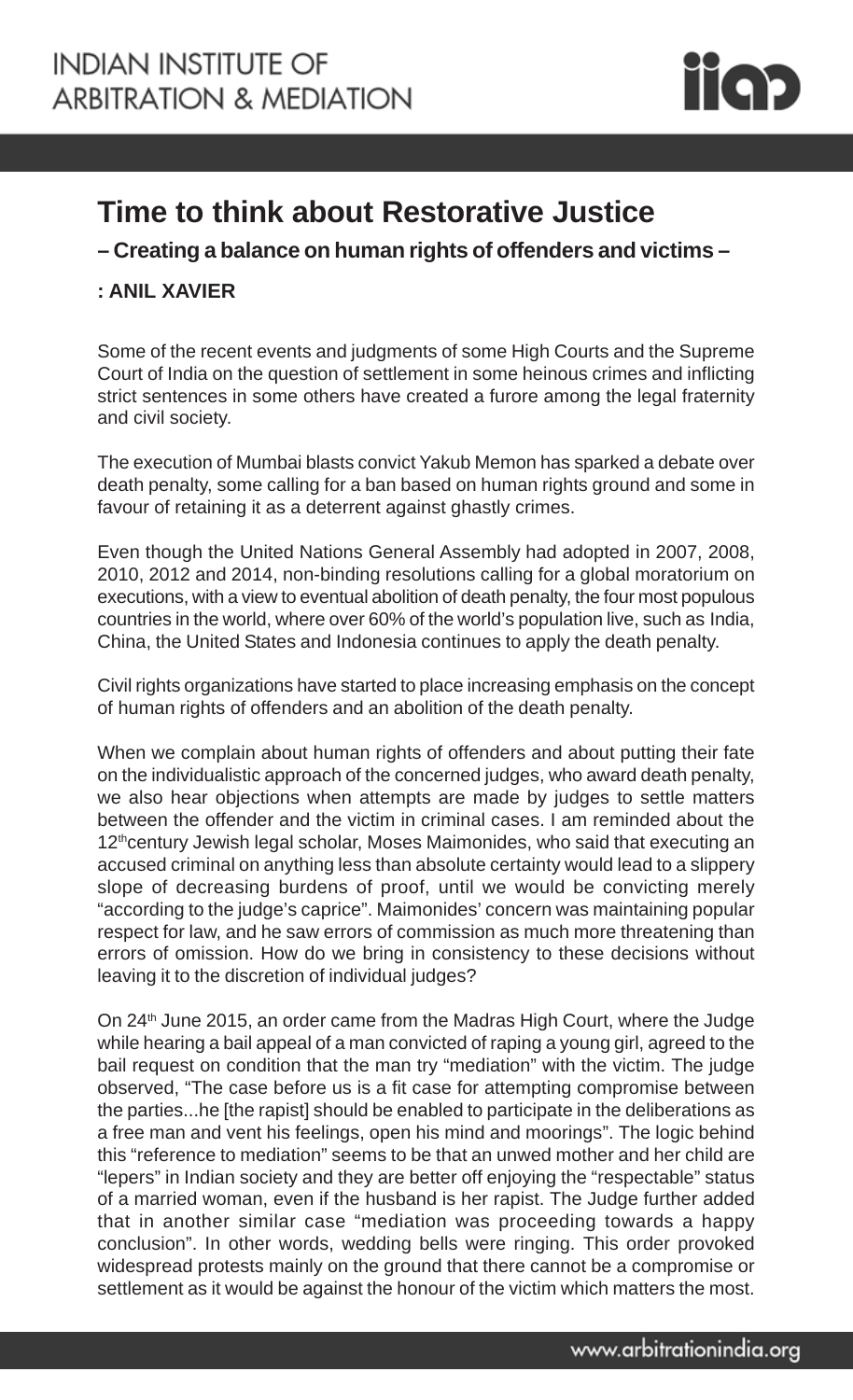

On 1st July 2015, a judgment came from the Supreme Court of India in an appeal relating to a rape case involving a minor in Madhya Pradesh, where the court held that mediation should not be encouraged in cases of rape or attempted rape. The court held, "Dignity of a woman is a part of her non-perishable and immortal self and no one should ever think of painting it in clay. There cannot be a compromise or settlement as it would be against her honour which matters the most". The Court ruled that courts should not fall for the subterfuge of a rapist to corner the traumatised victim into a compromise, or even worse, enter into wedlock with him.

Based on the judgment of the Supreme Court, the Judge of the Madras High Court recalled the order of mediation on 11<sup>th</sup> July 2015 and cancelled the interim bail granted to the convict.

On 21<sup>st</sup> July 2015, the Delhi High Court passed another judgment, while dealing with a Revision Petition against the order of discharge passed by a Sessions Judge in a case where the accused was charge-sheeted for an offence of rape and sexual assault under the Protection of Children from Sexual Offences Act 2012. The Judge of the High Court set the accused free of all the offences alleged, holding that the victim was married to the accused and voluntarily consented to the sexual intercourse.

The Madras and Delhi High Courts considered the option of mediation or compromise in a non-compoundable criminal offence like rape and the Supreme Court on the other hand clearly closed the option of mediation in such a case.

In the Madras case, while the mediation option was put forward by the accused/ offender, the Judge did not seek the consent or even the opinion of the victim for such a process. The Judge decided that it was for her "benefit" that she participates in mediation. In fact when the press approached the girl, she expressed incredulity and dismay. It is reported that she said, "It is unfair of the judge to do this to me. How can he do this without seeking my opinion? The rapist only wants to get out of jail, which is why he agreed to mediation. Can the judge guarantee my safety if he is in this area, or my daughter's safety? I am being forced to suffer again".

In fact the Judge has said that the accused should be enabled to participate in the deliberations as a free man and vent his feelings, open his mind and moorings and therefore enlarged him on bail to participate in the mediation process. This is an important observation, but unfortunately used in the opposite proposition. This option of venting one's feelings, opening one's mind and moorings has to be afforded to the victim first and not to the offender.

There were severe criticisms on the orders of the Madras and Delhi High Courts stating that the human rights of the victims were not considered. There were also disapprovals when the Supreme Court held that any kind of liberal approach or a thought of mediation in a crime like this thoroughly and completely sans legal permissibility. The same uproar came when the death sentence was awarded to the accused in the Mumbai blasts, stating that it is a human right violation.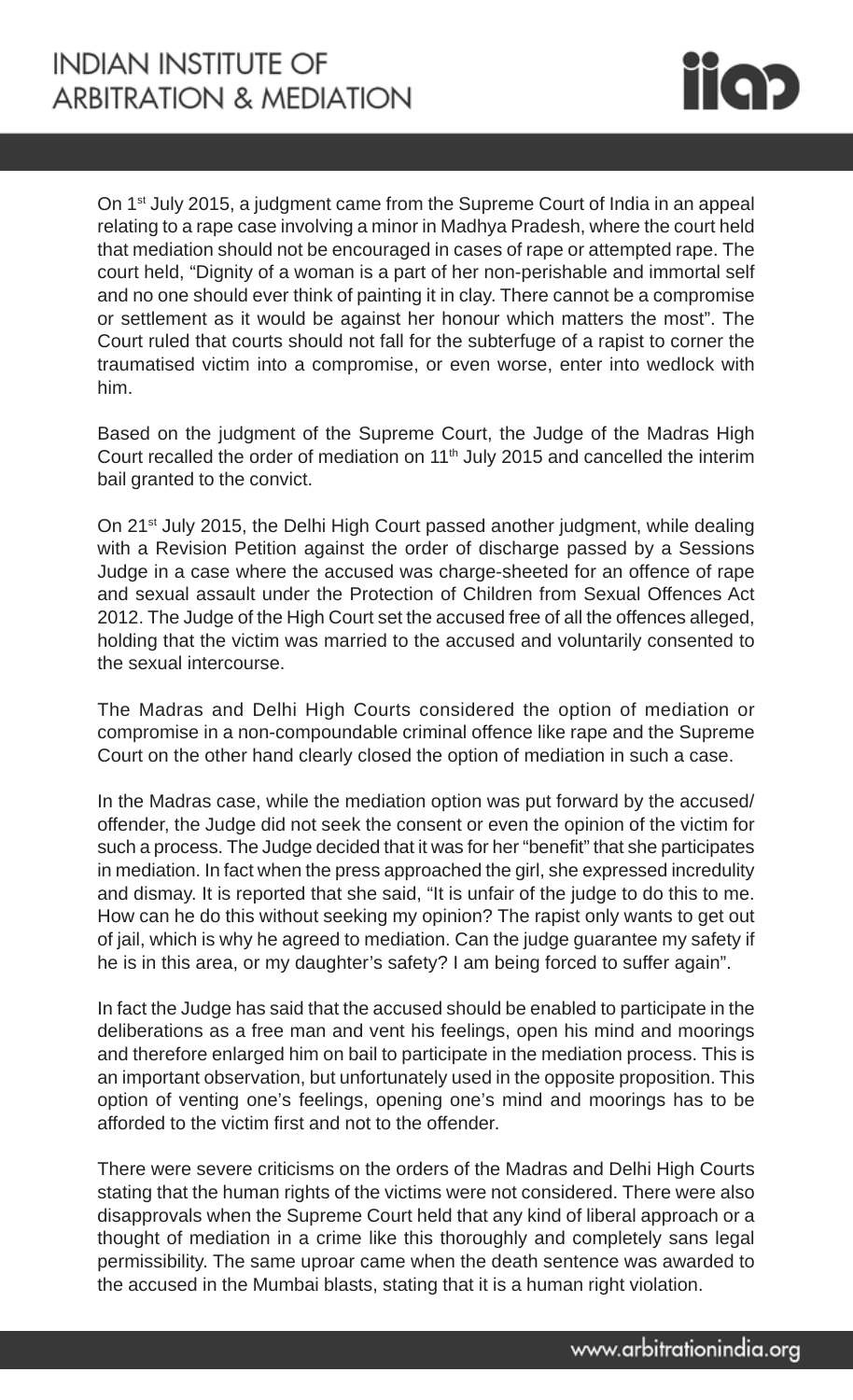## **INDIAN INSTITUTE OF ARBITRATION & MEDIATION**



Can the question of human rights and fate of persons based on human rights be left so ambiguous and determined by the personal philosophy of the decision maker? Shouldn't the criminal justice system engrain human right concept within itself to make it more methodical and the outcome more foretelling?

We need to understand that a crime is not just the violation of the law, but also the violation of people and relationships. This violation creates an obligation rather than a guilt and justice, in its true sense. This could be resolved ideally only when there is involvement of all the stakeholders of a crime, i.e., the victims, the offenders and the community members, in an effort to put things right. The central focus is, not on the offenders getting what they deserve, but on attending to the needs of the victim and offender, for repairing the injury caused in the best possible manner.

In our criminal justice delivery system, do we consider the feelings, fate or opinion of the victim?

Justice is a nebulous concept. Aristotle divided justice into two main parts: distributive justice – the sharing of social benefits and burdens – and corrective justice – the rectification of injustice. Jeremy Bentham, the British philosopher and jurist also dichotomised justice, considering procedural justice – fairness in processes – and substantive justice – fairness in rights and obligations. Taking these approaches together, we need to have a legal system which allows parties to fairness in process and rectification of injustice. We need to consider related emotions of the parties like hurt feelings, trauma, dignity, social reputation etc.

Our traditional criminal justice system is a system of retributive justice – a system of institutionalized vengeance. The system is based on the belief that justice is accomplished by assigning blame and administering pain, where it is believed that "justice equals punishment". But in the recent years, a relevant question is being asked – "justice for whom?" In many cases we find that the punishment often leaves the victim unsatisfied and also fails to address the other important needs of the victim, such as, consolation for their loss, easing their trauma or mending their wounds. Restorative justice programs are based on the belief that parties to a conflict ought to be actively involved in resolving it and mitigating its negative consequences. Restorative justice gives as much importance to the process as to the outcome.

Restorative justice is the new way of looking at criminal justice that focuses on repairing the harm done to people and relationships rather than punishing offenders. Restorative justice is about the idea that "because crime hurts, justice should heal". These programs can also be used to reduce the burden on the criminal justice system, to divert cases out of the system and to provide the system with a range of constructive sanctions.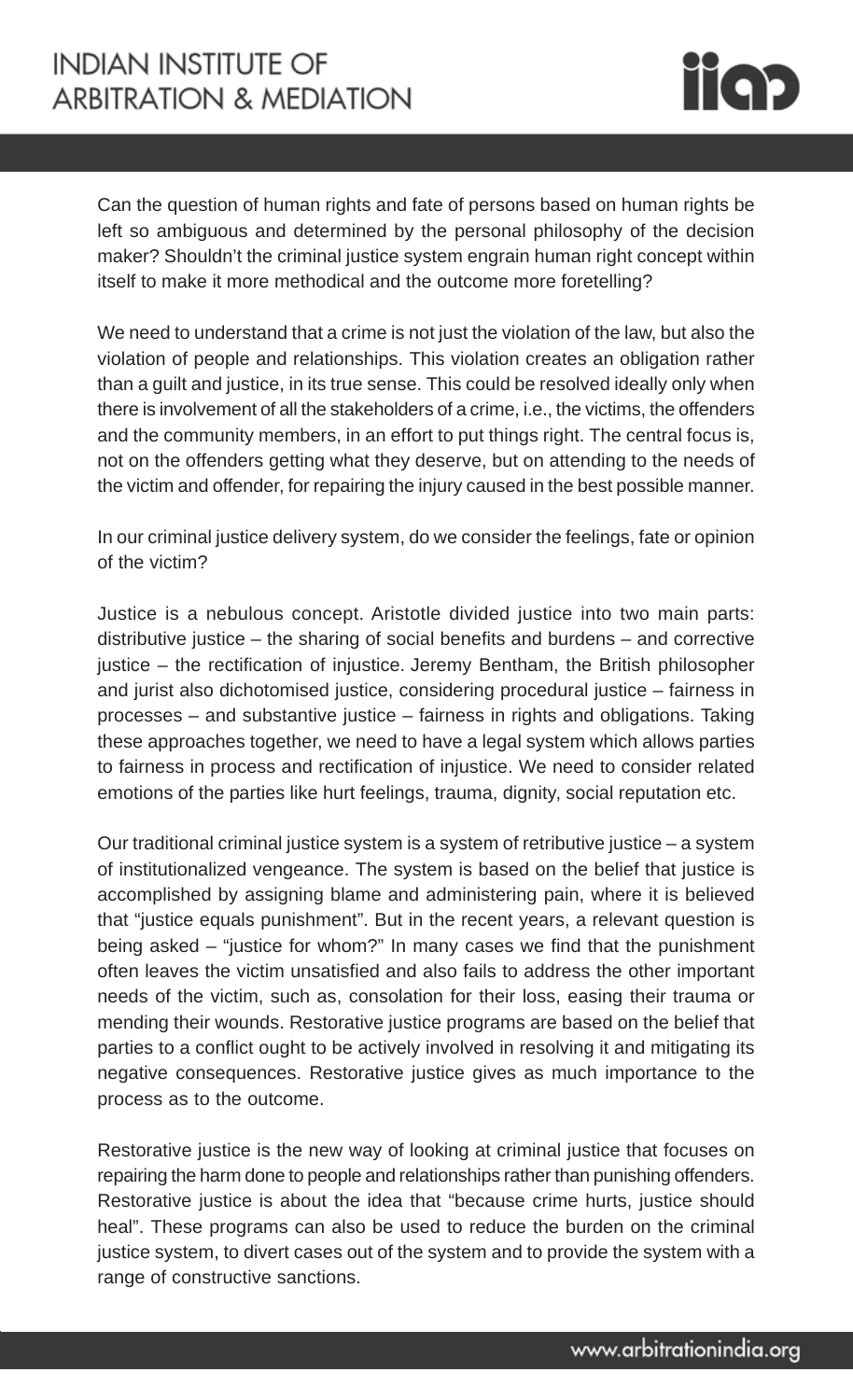

The efficacy of mediation in resolving civil, family and commercial disputes and its acceptability world-wide had encouraged our Parliament and Judiciary to embrace mediation for resolving pending court cases and courts all over India has supported mediation programs in civil cases and started referring matters to mediation for early resolution and also for bringing down court dockets and pendency. The overwhelming effect of this may have prompted some of our courts to refer criminal cases also to mediation.

We need to understand that mediation in civil, family and commercial disputes are basically issues where only the rights of the parties involved in the disputes are affected. The society is not concerned with the outcome of such disputes. Settlement of non-compoundable criminal cases, especially in heinous crimes and sexual offences, settlement is a controversial topic. Victim-offender mediation programs are among the earliest restorative justice initiatives. But this cannot be left to the discretion of individual judges' social philosophies and to the calibre of mediators who are trained to resolve just civil or family matters. There are a number of crucial steps that contribute to the effective implementation and sustainability of restorative justice initiatives. They include a formal legislation, scheduled leadership and organization. Victim-sensitive training should also be offered to mediators and criminal justice and other practitioners involved in restorative justice programs, to handle sensitive and complex cases.

A developed or culturally matured society should have this option for resolving criminal offences through restorative justice programs. Right now we find that when parties settle criminal matters outside court, the law compels them to tell lies or file false statements in court to wriggle out of criminal trials. We have seen in umpteen numbers of criminal cases where the victims or de-facto complainants turn hostile and speak against the prosecution case. They are left with no choice of telling the truth because that would upset the settlement and again wreck the relationship. The index of a developed community should necessarily have laws that would encourage people to speak truth without fear and uphold their dignity and integrity and not compelling them to speak falsehood to attain justice. Similarly in the absence of statutory requirements, it may be difficult for a restorative justice program to insert itself into the daily routine of the criminal justice system. Legislation may be useful in providing the impetus for a more frequent use of the restorative justice process. It can also be used to promote predictability and certainty in the use of the restorative process as well as to establish all of the necessary legal safeguards.

Even though the Basic Principles on the Use of Restorative Justice Programs in Criminal Matters was adopted in 2002 by the United Nations Economic and Social Council, whereby encouraging Member States to adopt and standardize restorative justice measures in the context of their legal systems, we have not taken any